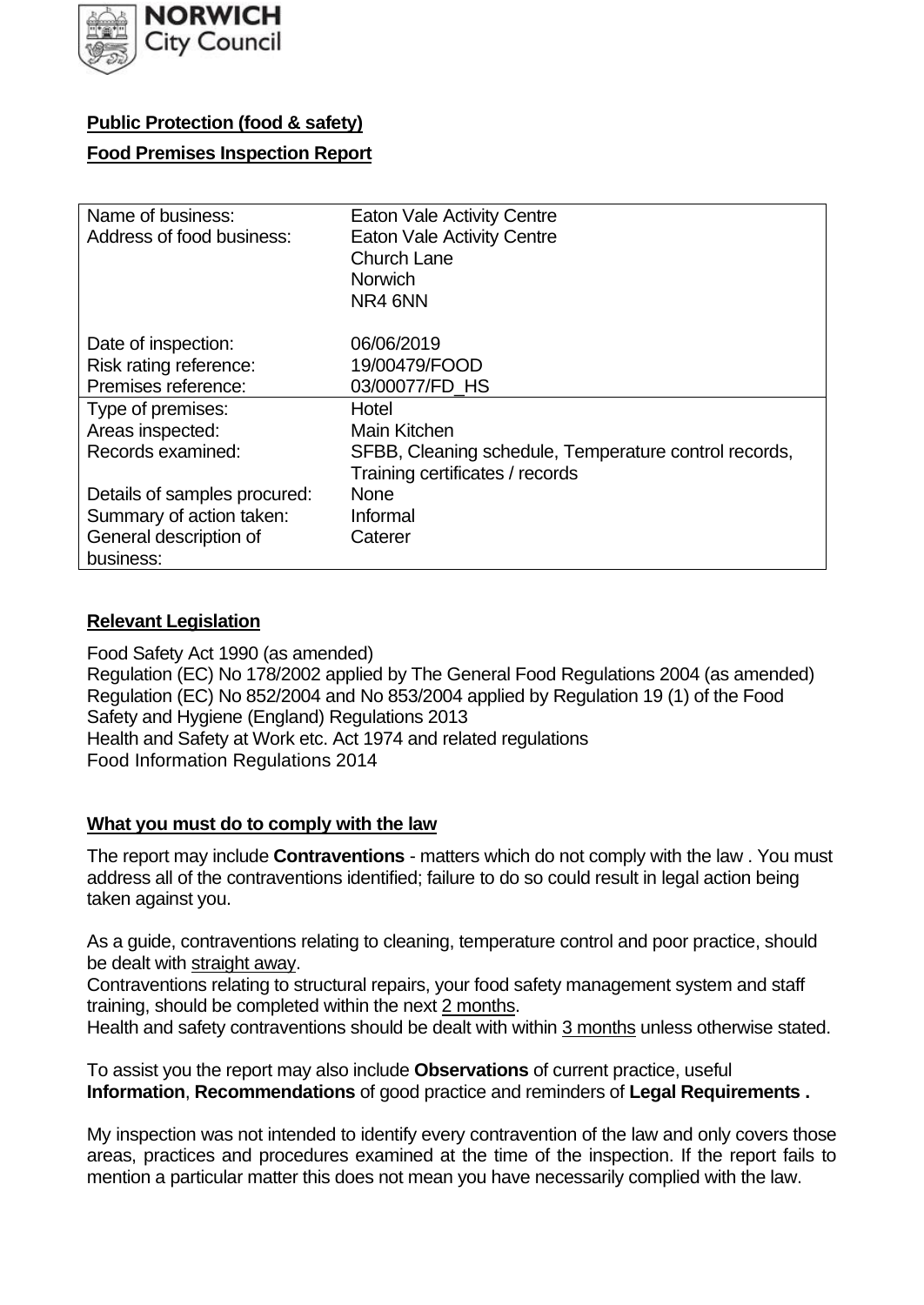# **FOOD SAFETY**

### **How we calculate your Food Hygiene Rating:**

 The food safety section has been divided into the three areas which you are scored against for the hygiene rating: 1. food hygiene and safety procedures, 2. structural requirements and 3. confidence in management/control procedures. Each section begins with a summary of what was observed and the score you have been given. Details of how these scores combine to produce your overall food hygiene rating are shown in the table.

| <b>Compliance Area</b>                     |          |    |                | <b>You Score</b> |                |    |           |    |          |  |  |
|--------------------------------------------|----------|----|----------------|------------------|----------------|----|-----------|----|----------|--|--|
| Food Hygiene and Safety                    |          |    | 0              | 5.               | 10             | 15 | 20        | 25 |          |  |  |
| <b>Structure and Cleaning</b>              |          |    | $\overline{0}$ | 5                | 10             | 15 | 20        | 25 |          |  |  |
| Confidence in management & control systems |          |    | $\Omega$       | 5                | 10             | 15 | 20        | 30 |          |  |  |
|                                            |          |    |                |                  |                |    |           |    |          |  |  |
| <b>Your Total score</b>                    | $0 - 15$ | 20 | $25 - 30$      |                  | $35 - 40$      |    | $45 - 50$ |    | $>$ 50   |  |  |
| <b>Your Worst score</b>                    | 5        | 10 | 10             |                  | 15             |    | 20        |    |          |  |  |
|                                            |          |    |                |                  |                |    |           |    |          |  |  |
| <b>Your Rating is</b>                      | 5        |    | 3              |                  | $\mathfrak{p}$ |    |           |    | $\Omega$ |  |  |

Your Food Hygiene Rating is 5 - a very good standard

00006

# **1. Food Hygiene and Safety**

 Food hygiene standards are high. You demonstrated a very good standard of compliance with legal requirements. You have safe food handling practices and procedures and all the necessary control measures to prevent cross-contamination are in place. Some minor contraventions require your attention. **(Score 5)** 

### Contamination risks

 to make drinks i.e tea/coffee without protective over clothing. **Contravention** It was noted that people were entering the kitchen from outside

**Legal Requirement** Visitors to rooms where food is handled are required to achieve the same standard of hygiene as food handlers. Provide additional white coats or aprons for visitors.

**Observation** I was pleased to see you were able to demonstrate effective controls to prevent cross-contamination.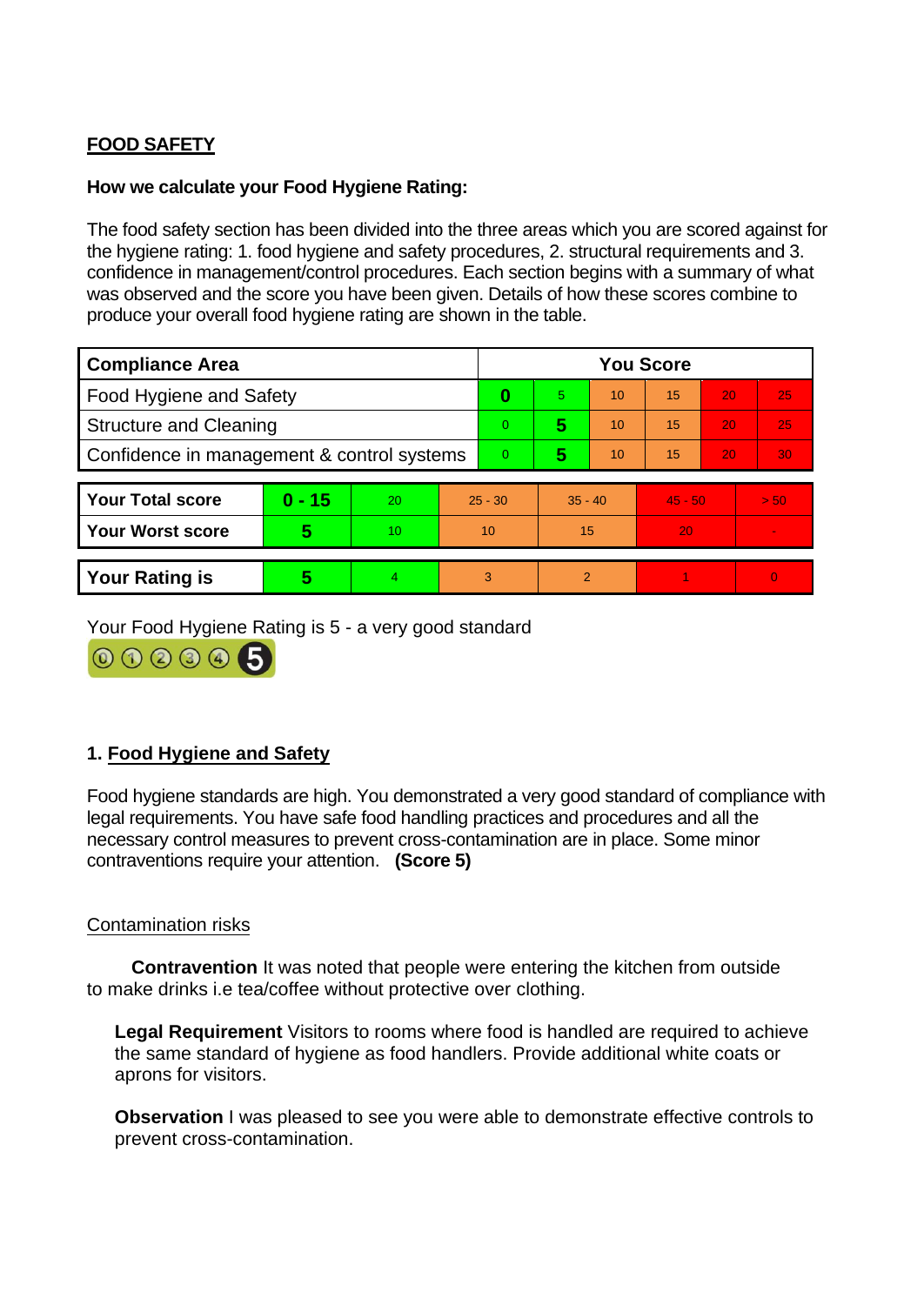### Hand-washing

**Observation** I was pleased to see hand washing was well managed.

**Observation** I was pleased to see that disposable gloves were worn. However you must ensure that gloves are changed between tasks and to wash hands between changes

#### Personal Hygiene

**Observation** I was pleased to see that standards of personal hygiene were high.

#### Temperature Control

**Observation** I was pleased to see you were able to limit bacterial growth and/or survival by applying appropriate temperature controls at points critical to food safety and that you were monitoring temperatures.

### **2. Structure and Cleaning**

 The structure facilities and standard of cleaning and maintenance are all of a good standard and only minor repairs and/or improvements are required. Pest control and waste disposal provisions are adequate. The minor contraventions require your attention. **(Score 5)** 

### Cleaning of Structure

**Contravention** The following items were dirty and require more frequent and thorough cleaning:

• flooring behind and under equipment.

 **Observation** The kitchen had been well maintained and the standard of cleaning was good.

#### Cleaning of Equipment and Food Contact Surfaces

**Contravention** The following items are dirty and must be cleaned:

- seals to freezer
- shelf to the stainless steel table

#### Cleaning Chemicals / Materials / Equipment and Methods

**Observation** I was pleased to see that the premises was kept clean and that your cleaning materials, methods and equipment were able to minimise the spread of harmful bacteria between surfaces.

#### **Maintenance**

**Observation** You are maintaining the premises in good condition.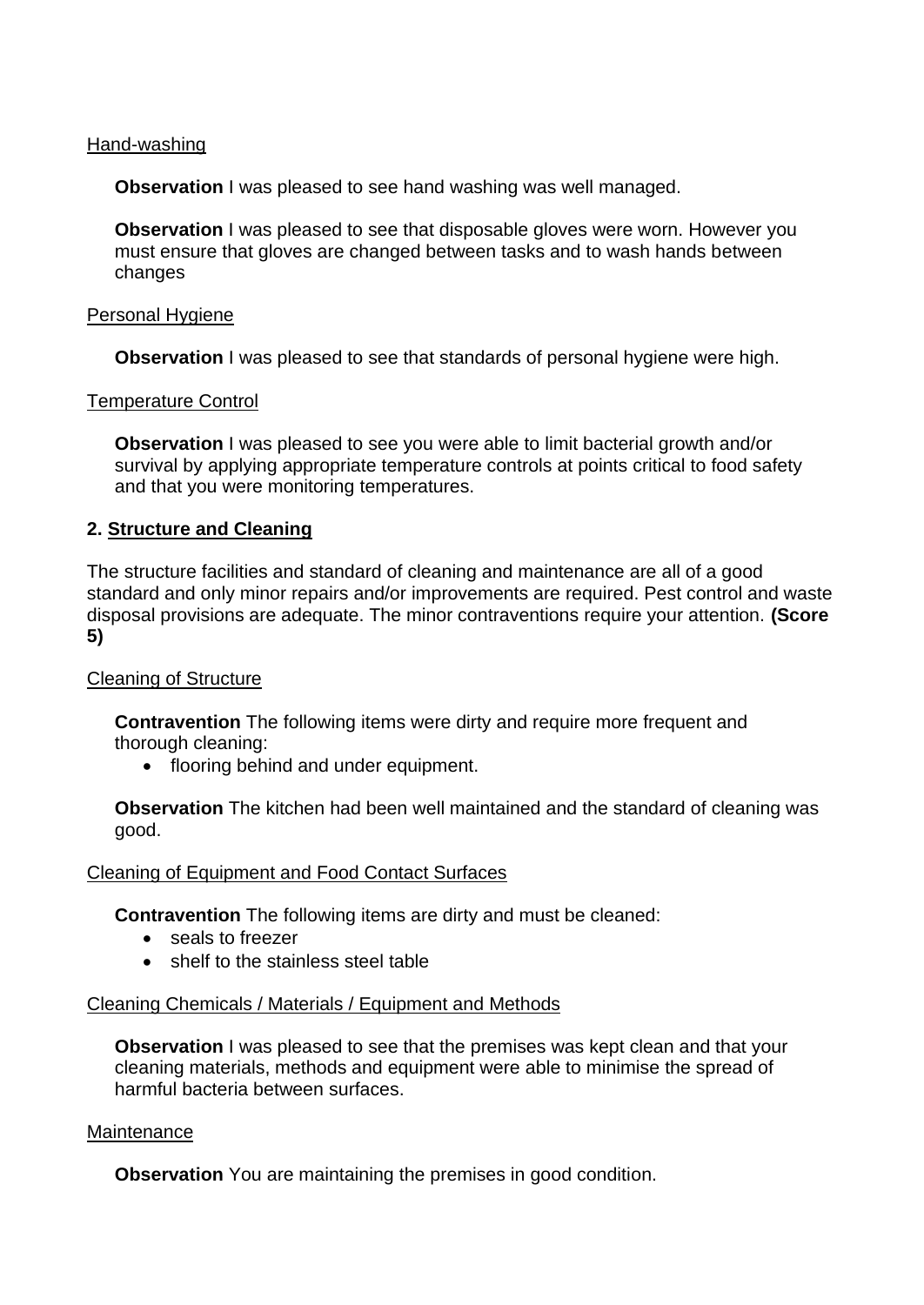#### Facilities and Structural provision

 **Observation** I was pleased to see the premises had been well maintained and that adequate facilities had been provided.

### Pest Control

**Observation** I was pleased to see that the premises was proofed against the entry of pests and that pest control procedures were in place.

 **Observation** The fly screen had been held open to the open door. Ensure this is down at all times to prevent access of flies/pests.

 **Observation** I was pleased to see that you had installed an electric fly killer. However it should be sited in an area away from main light sources i.e windows and food preparation surfaces

### **3. Confidence in Management**

 of compliance with the law. Food hazards are understood properly controlled managed and reviewed. Your records are appropriate and generally maintained. You have a good track A food safety management system is in place and you demonstrate a very good standard record. There are some minor contraventions which require your attention. **(Score 5)** 

### Type of Food Safety Management System Required

**Observation** Your SFBB/food safety management system was in place and working well. I was confident you had effective control over hazards to food.

 demonstrate effective control over food spoilage organisms. **Observation** You were date labelling perishable foods appropriately and could

### Proving Your Arrangements are Working Well

**Contravention** You are not working to the following safe methods in your SFBB pack:

- 4-weekly checks
- training records / supplier lists as staff training not filled in
- add toaster and the can opener to your cleaning schedule

### **Traceability**

**Observation** Your records were such that food could easily be traced back to its supplier.

# **Training**

**Observation** I was pleased to see that food handlers had been trained to an appropriate level and evidence of their training was made available.